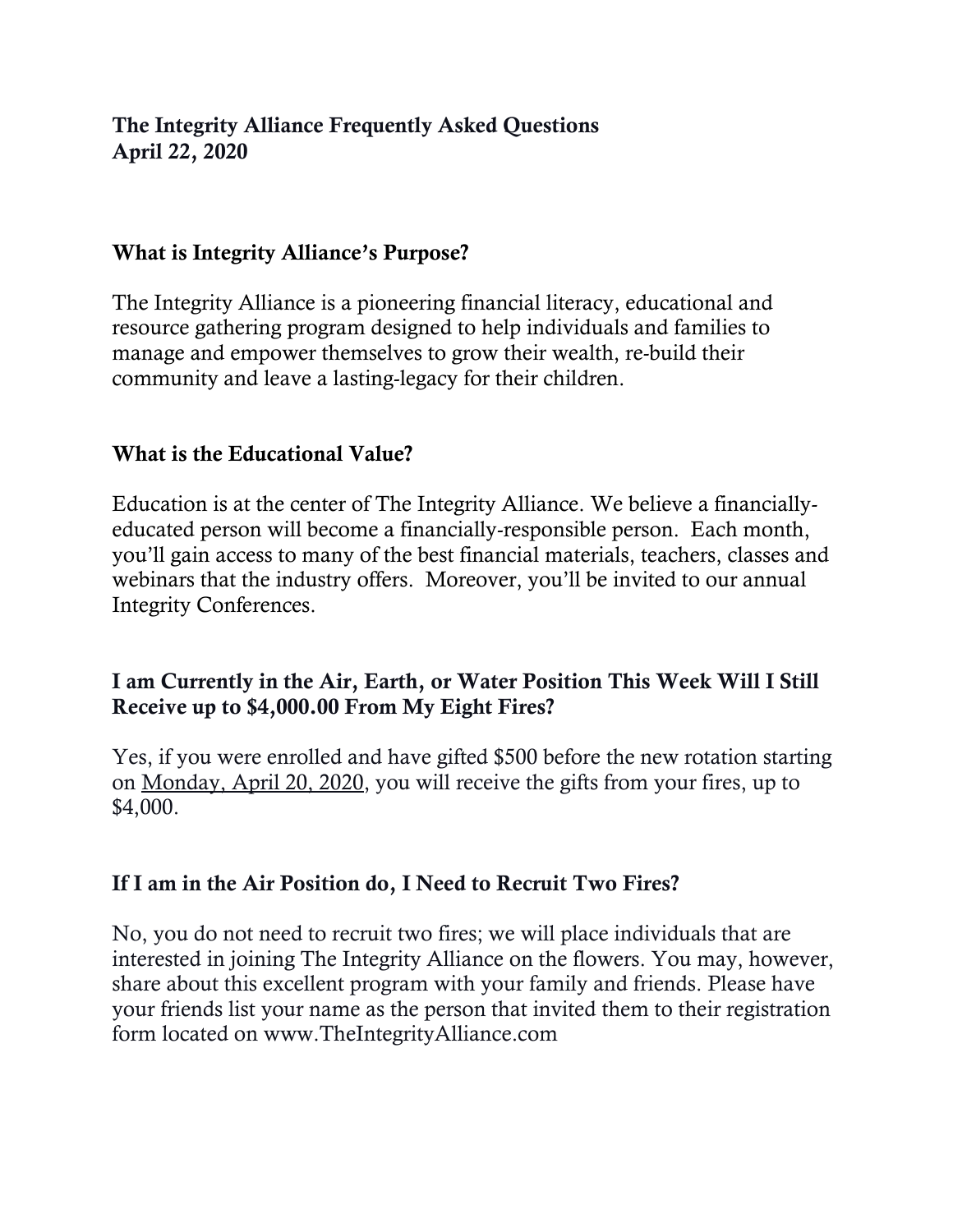# I Have Joined This Week as a Fire or Planning to Join This Week as a Fire, What Will I Receive?

If you are currently in the fire position or will be in the fire position starting on or after Monday, April 20, 2020, you will receive up to \$3,000 in your fourth week. You are gifting \$500 and receiving up to \$3,000. If you are an incoming fire, you will need to register through [www.TheIntegrityAlliance.com](http://www.theintegrityalliance.com/) and we will receive your information and follow up with an email.

# How Do I Join the Integrity Alliance?

Please visit [www.TheIntegrityAlliance.Com](http://www.theintegrityalliance.com/) to register. Please include the date you will like to be placed. We will work our best to place you closest to your desired start date (this is based on available fire positions). Please include the name of the person that invited you to the form.

# What If I Want to Admin My Own Flower and Not be a Part of the Integrity Alliance?

After completing your water position (4th week), you have the option of regifting your \$500 and receiving up to \$3,000 under The Integrity Alliance. If you do not want to be a part of The Integrity Alliance, you will not re-gift. You are able to utilize the tool kit and start your own flower. You will need to use the toolkitfs@gmail address for questions as GroupMe will be shutting down. For those that do no re-gift as a fire under the Integrity Alliance, we will place a new fire to avoid broken flowers.

## Why Am I Only Receiving \$3,000 Instead of \$4,000?

Under the Integrity Alliance the \$1,000 Service Fee Will Cover:

• Paid Staff Administrating Your Flower, which Includes the Recruitment and Placement of Fires, Sending Schedules, and Mending Broken Flowers.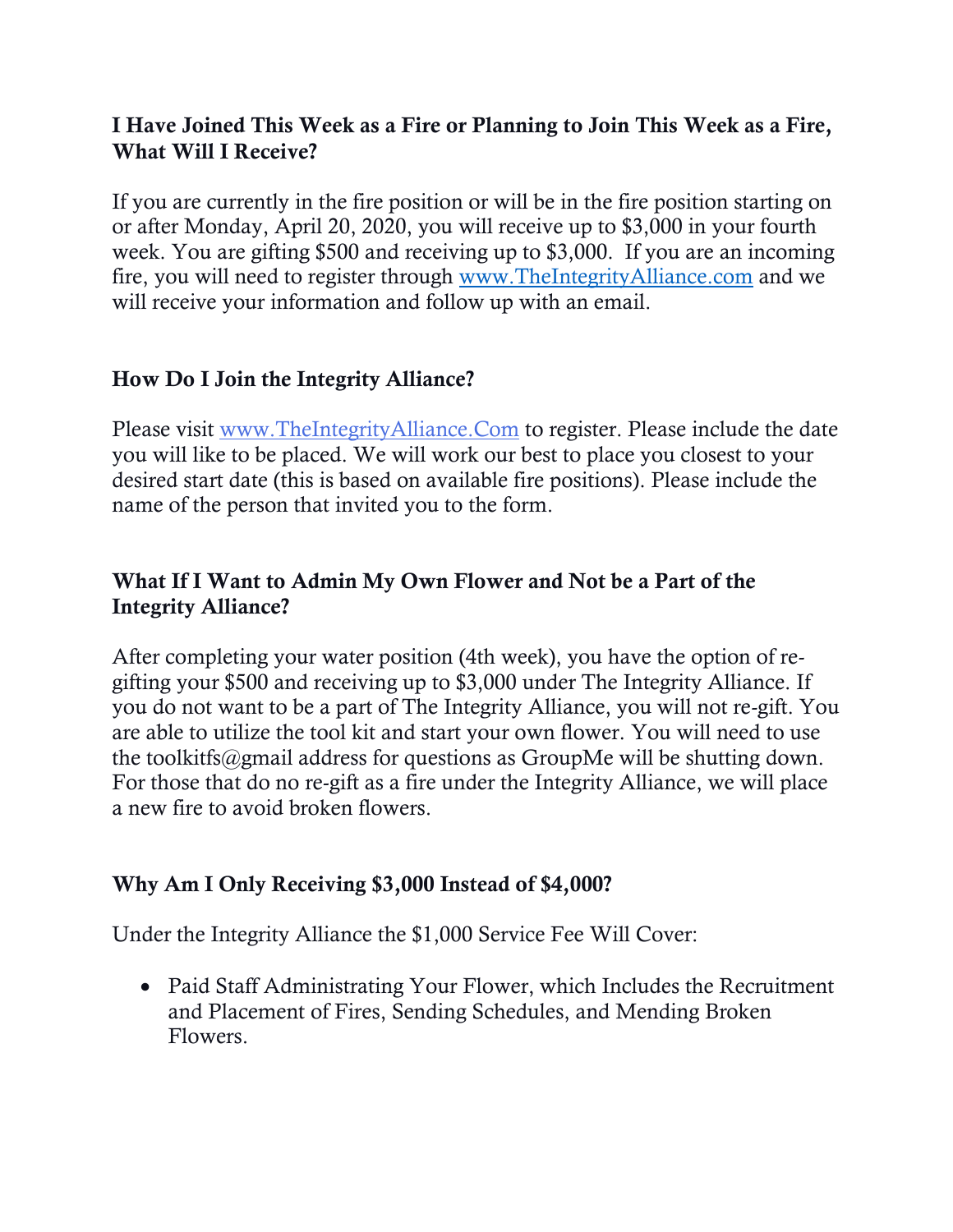- Financial Educational Material, including; Workshops, Webinars, Networking, Financial Tools, and Materials to Teach on Investments, Business Opportunities, Debt-Relief, Credit Repair, Budgeting, and More.
- Software, Website, Programs, and Expenses Used to Operate the Integrity Alliance.
- Enrollment in a Program That is Under a Company That is in Governmental Compliance & Legal.

## What is Integrity 1000?

Integrity 1000 is a different program that will be launched in the future with the initial gift of \$1,000. Currently, we are only offering the Integrity 500 program, which is a gift of \$500 for up to \$3,000 payout.

# Will We Still Use GroupMe to Communicate?

No, After Friday, April 24, 11:59 pm, The Integrity Alliance will use E-mail to send schedules, educational material, confirmations of enrollment, customer service questions, etc.

#### What Are the Fire, Air, Earth, and Water Positions?

Week 1- Fire Week 2- Air Week 3- Earth Week 4- Water